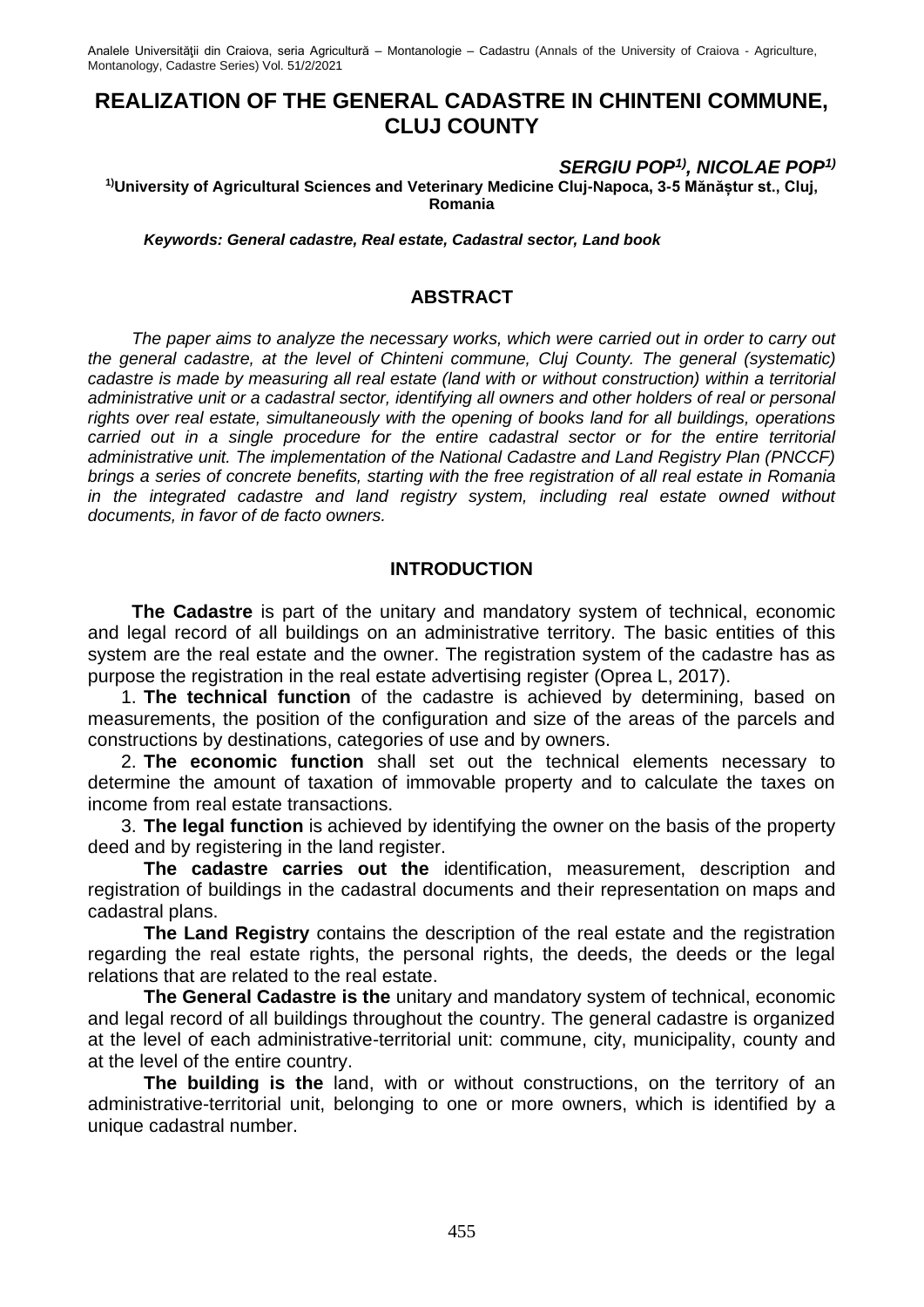Analele Universităţii din Craiova, seria Agricultură – Montanologie – Cadastru (Annals of the University of Craiova - Agriculture, Montanology, Cadastre Series) Vol. 51/2/2021

UAT Chinteni is located in the central part of Cluj County, about 13 km from the city of Cluj-Napoca, on the county road DJ 109A (Figure 1). The commune is situated in the hilly area belonging to the relief units of the Dej Hills and Cluj, a subunit of the Somesan Plateau.

The territory of Chinteni commune is crossed by the Chinteni stream, a left tributary of the Someşul Mic River, which crosses the city of Cluj-Napoca, on a length of 2.8 km out of the total of 15 km. The area of the river basin of the stream is about 45 km with a flow rate of 80mc/s.

UAT Chinteni is included in Lot 9 of public procurement for systematic registration works within PNCCF Stage I. The executor of the work being designated SC CORNEL & CORNEL TOPOEXIM SRL.



*Figure 1. Location of Chinteni commune, Cluj County*

Chinteni commune has 9 villages: Chinteni, Deuşu, Vechea, Măcicaşu, Feiurdeni, Pădureni, Satu Lung, Săliştea Veche and Sânmărtin which totals about 19700 buildings.

Given the location of Chinteni commune in the immediate vicinity of Cluj-Napoca and the rapid development, the population is constantly growing.

# **MATERIAL AND METHOD**

#### **The program of the works – the resources of the contractor A. Human Resources**

A single team was created based on professional experience within the same type of works. The project will be led by the project manager throughout the contract. The project manager will have full authority and responsibility for the operational management of the project. He will constantly report to the technical director. The project manager will be responsible for the financial management within the project, including the allocation of additional personnel and resources needed during the project (Pop at. al., 2020). The contractual details will be handled by the technical director and general manager of the company.

Throughout the project, the work will be monitored by the representatives appointed by the City Hall and OCPI Cluj. The teams involved in the project will act as a single unit under the control of the project manager. The teams will be made up of qualified personnel with experience in the field. The teams are trained in order to obtain results, compliance with the norms, both those related to the rules of the cadastre and the working time.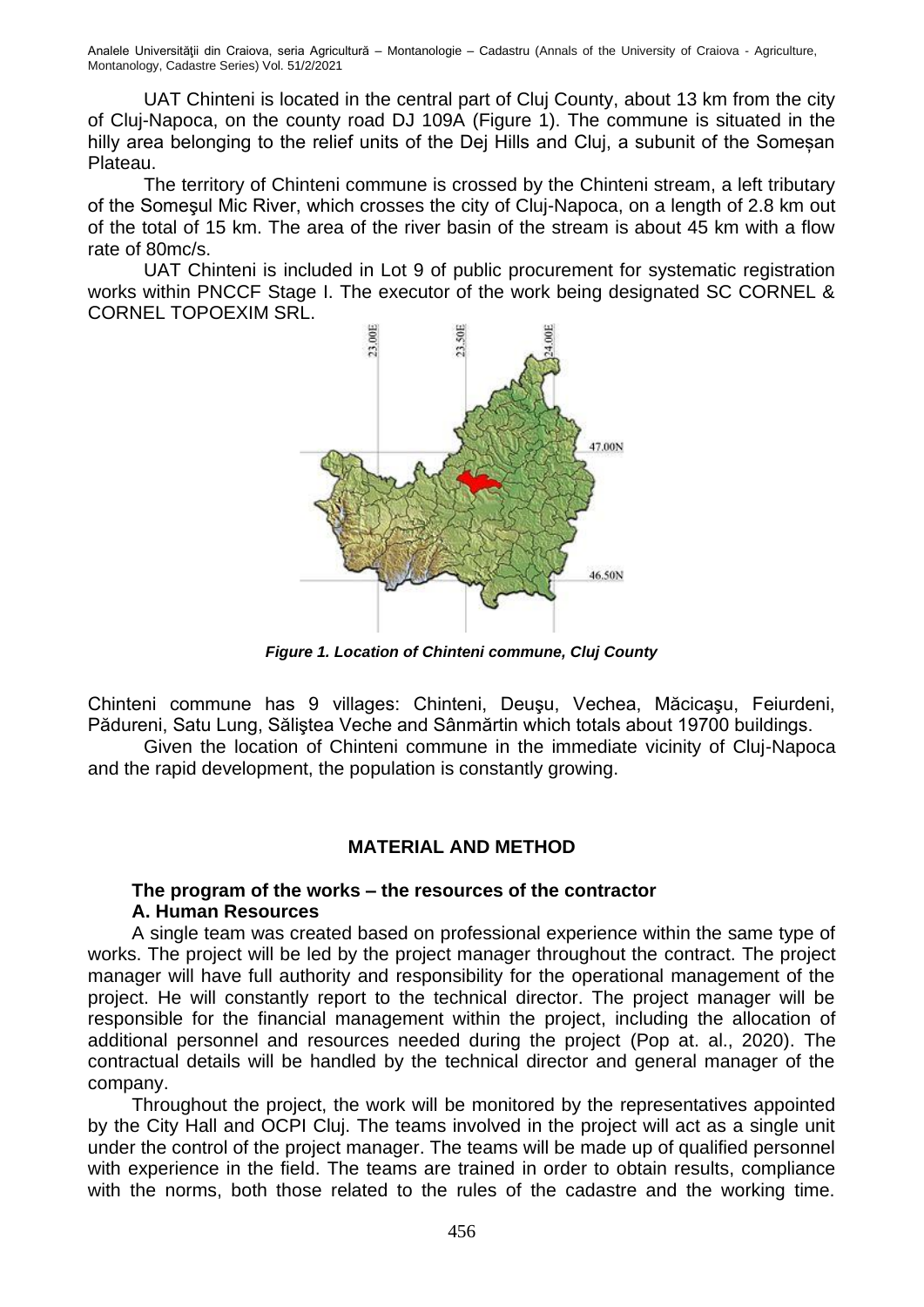Qualified specialists will be available to assist both in the project management part, in the development of the works, and in the training in case of need (County, 2018).

# **B. Technical resources**

For the good development of the project and for the observance of the deadlines in the above presented schedule, the material basis allocated for the project includes:

- Total station 6
- GPS RTK and ROMPOS compatible 6
- Graphic station  $-8$
- Scanner A0 1
- Scanner  $A4 2$
- Plotter  $AO 1$
- Copier  $-4$
- Software spatial data processing 1

#### **Identification of areas with potential difficulties**

Regarding the identification of areas with potential difficulties, the following issues were debated:

-real estate owned by minority ethnic communities.

-the buildings in dispute pending before the courts.

For the problem of real estate owned by ethnic minority communities, we have been informed by the representatives of the competent institutions that there will be no particular problems of communication with these people because they are Romanian languagespeaking.

The structure of the population by ethnic affiliation is as follows (Table 1):

| Population structure by ethnic anniquon |             |           |
|-----------------------------------------|-------------|-----------|
| Nr. crt.                                | Etnia       | Locuitori |
|                                         | Română      | 2360      |
| 2                                       | Maghiară    | 543       |
| 3                                       | Romă        | 18        |
|                                         | Altă etnie  | 3         |
| 5                                       | Nedeclarată | 141       |

 *Table 1* **Population structure by ethnic affiliation**

For the issue of the real estate in dispute before the courts, we do not have information on particular issues regarding this kind of situations.

Other problems identified regarding areas with potential difficulties are the identification of urban boundaries. (Figure 2).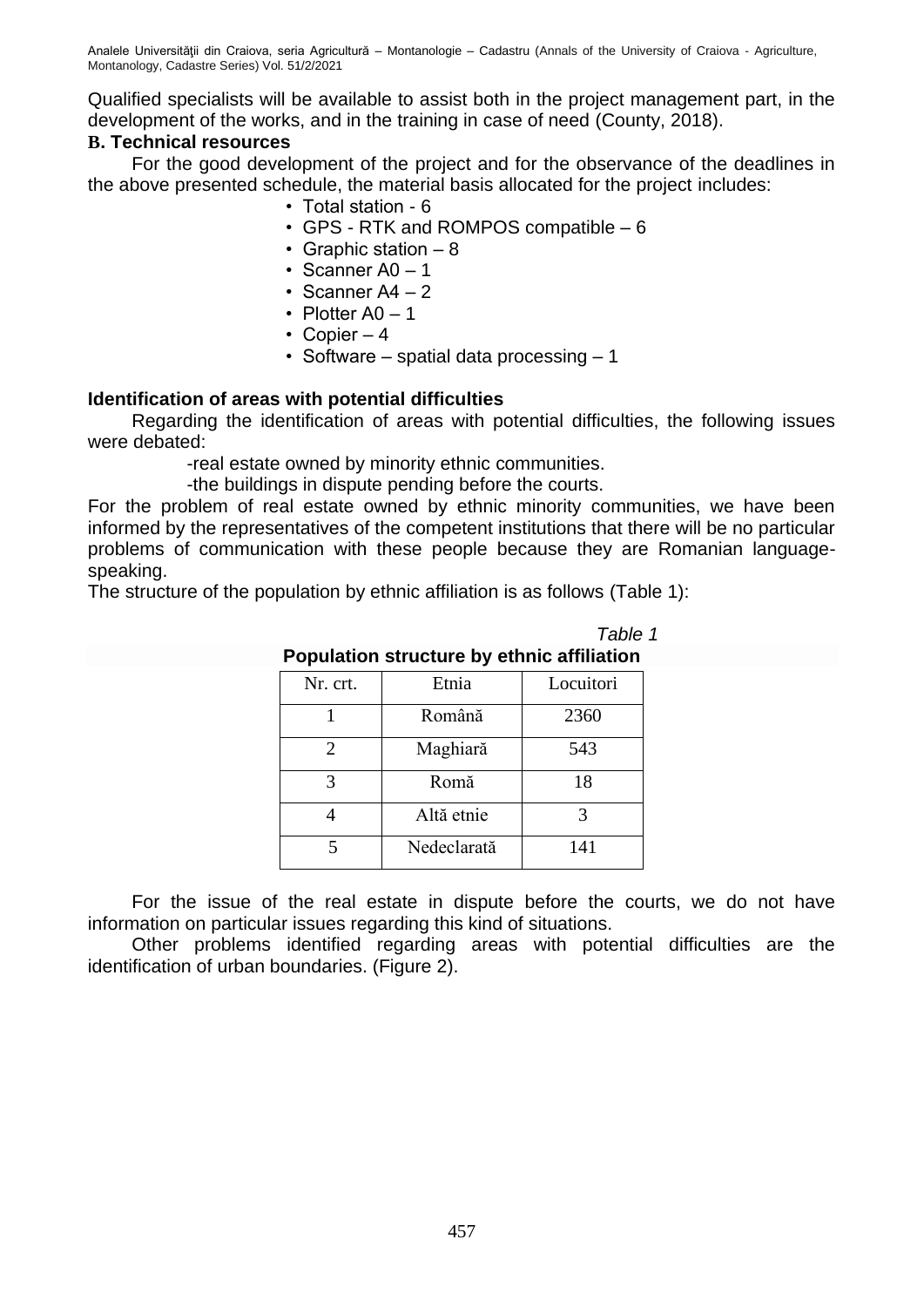Analele Universităţii din Craiova, seria Agricultură – Montanologie – Cadastru (Annals of the University of Craiova - Agriculture, Montanology, Cadastre Series) Vol. 51/2/2021



*Figure 2. The current limits of the intravilanes of the localities of chinteni commune and those proposed by the PUG in the stage of completion*

#### **Estimation of the volume of measurements**

In order to detail the volume of measurements, it was necessary to differentiate the areas to be included in the work as follows:

#### **A. Within the town** – 578 ha of which:

- Chinteni 94 ha
- Săliştea Veche 16 ha
- The old  $-98$  ha
- $-$  Deusu 55 ha
- Sânmărtin 26 ha
- Măcicașu 52 ha
- One Lung 55 ha
- Feiurdeni 149 ha
- Pădureni 33 ha

#### **B. Outside the village:**

- land with normal difficulty 4500 ha
- land with increased difficulty 4571 ha
- In the case of the areas within the built-up area of the localities, the following types of works will be carried out:
- measurements for the realization of the thickening and lifting network.
- topographical measurements for planimetry that can be performed with the help of total stations and by expeditious measurements.
- In the case of areas outside the localities, the following types of works will be carried out:
- measurements for the preparation of the support, stuffing and lifting network.
- topographic measurements for planimetry.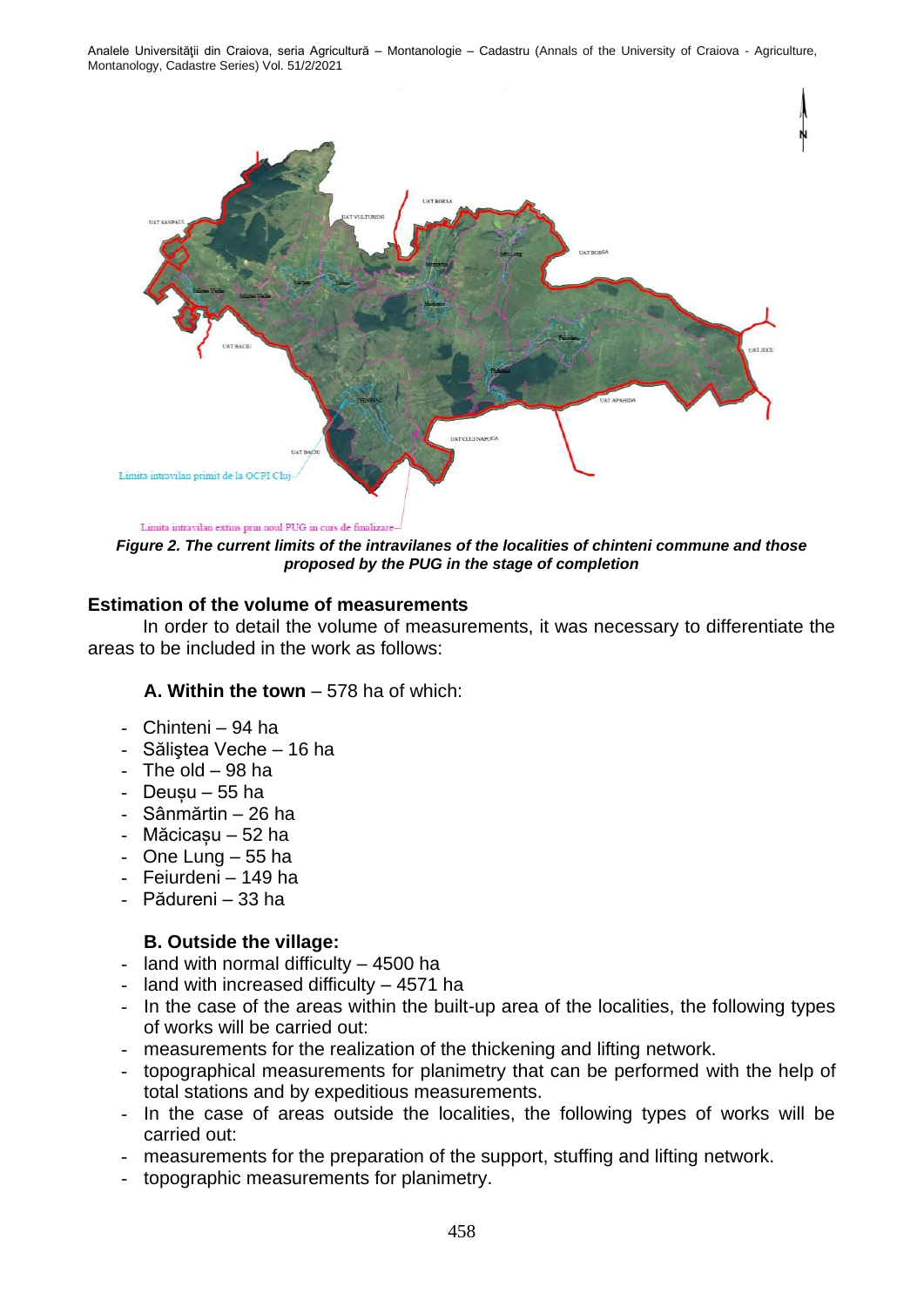- In general, in systematic cadastre works, the volume of measurements depends to a large extent on:
- landforms in the mountains or in rough areas it is necessary greater number of measurements
- whether or not the locality was subject to the application of property laws in uncooperativeized areas a very large volume of measurements is required. Even if UAT Chinteni is a cooperative area, the measurements will be numerous, because measurements will be executed both intravilan and extravilan. The use of the tern does not correspond to the situation in the documents. Some landowners use land more than was assigned to them by property laws, justifying the property with the area in the old land register with the land outside the country;
- the type of existing constructions in the case of the existing localities in the Transylvanian area, the number of measurements is higher, due to the specific architecture. Problems with the photogrammetric method arise in the sense that several constructions can be under the same roof or the constructions are glued together, and the difficulty of differentiating and individualizing them in the pictures arises.
- the period of execution of field work if the work is carried out in seasons when the vegetation is very rich, a greater number of measurements is required;
- the size of the intravilan the larger the built-up area, the greater the volume of measurements. UAT Chinteni consists of 9 villages: Chinteni, Săliştea Veche, Vechea, Deușu, Sânmărtin, Măcicașu, Satu Lung, Feiurdeni and Pădureni, totaling the area of 578 ha intravilan;
- identification of the areas where measurements of buildings are carried out in the field with the participation of the holders - it is absolutely necessary the presence of holders in the cooperative areas at *PNCCF* measurements made in intaravilan. In the extravilan, the areas where there are disputes or possible conflict situations will be identified and the owners will be summoned. Following the discussions with the representatives of the Chinteni City Hall, it was established that even in the extravilan, even if it is a cooperative area, the measurements for the parcel plans to be made in the presence of the owners;
- identification of areas that have been subject to property laws depending on the existence of these areas, the field work plan is made up;
- identification of areas with potential difficulties: buildings owned by ethnic minority communities (Roma, Hungarians, etc.), buildings in dispute pending before the courts, etc. - increased attention will be paid to properties owned by ethnic communities. These communities will be identified with the help of data made available by the city hall.

# **How to make topographic measurements**

#### **A. Within the town**

In order to start the topographical measurements in the built-up area of the localities, it is necessary to identify the points in the support network and to materialize and determine the points that are part of the thickening and lifting network. This will be done with the help of GPS determinations (Ortelecan at. al. 2016) .

The materialization of the points of the supporting geodetic network and of the thickening and lifting networks will be made according to the Romanian standard SR 3446- 1/1996, having marks according to the state standard SS 4294-73, issued by the Romanian Institute of Standardization as well as with other marking and signaling systems coming from or taken over from European (CEN) and international (ISO) standards, approved or approved by the ANCPI.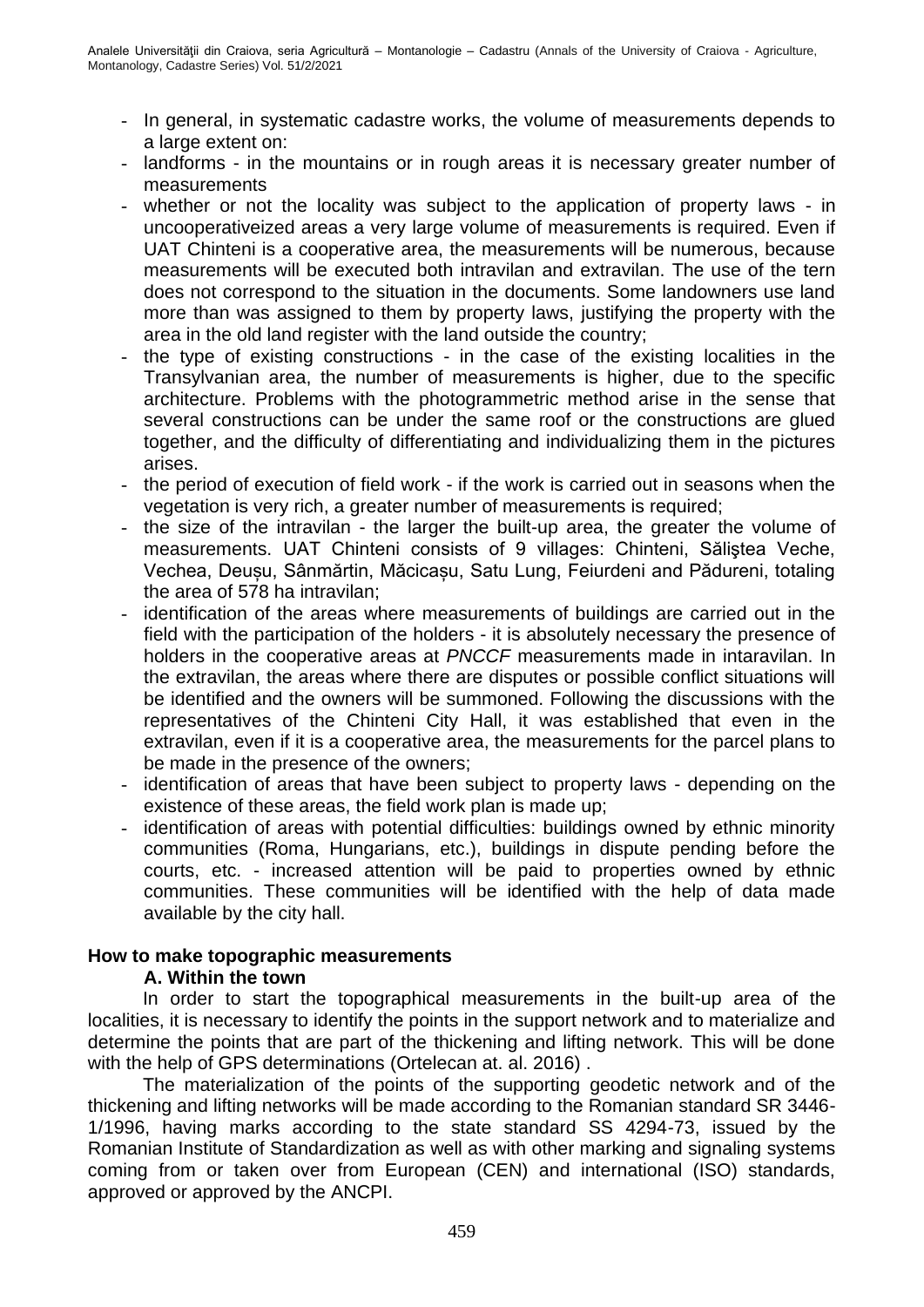After the implementation of the support and lifting network, the following steps will follow:

- topographical elevations with the help of total stations and GPS for measuring the contours of the quartets (street fronts) and of the topographical details in the builtup area of the localities;
- expeditious topographic measurements made with the help of roulettes and distomates respectively.

## **B. Outside the village**

In order to start the topographical measurements in the outskirts of the localities, it is necessary to identify the points in the support network and to materialize and determine the points that are part of the thickening and lifting network. This will be done with the help of GPS determinations.

## **Data sheet of the building and collection of documents**

For the buildings located within the built-up area, interviews will be conducted for each building separately and the data sheet will be filled in with the appropriate information. The interviewing program will be announced in advance to the owners and will be flexible for special cases so that as many buildings as possible are visited.

In the case of buildings located outside the country, the provider together with the representative of the City Hall will establish a program of summoning the owners in the field in order to identify the buildings. The owners will present themselves in groups, on the tarlale, according to the established schedule.

## **Local information campaign**

The purpose of the advertising campaign is to plan and implement information actions addressed to citizens about the need to draw up (carry out) this work, to gain their sympathy and trust in order to have access to immobiles and their documents.

Any such campaign must start with a study regarding the need for information in the locality. Formal and informal leaders need to be identified. Ensuring their support and involvement is very important in the further development of the work. These people must be present throughout meetings with citizens.

Since the citizens' contribution to the achievement of this objective is very important, it requires on their part the capacity of understanding and analysis, discernment (reason) and decision-making capacity. That is why we propose an advertising campaign to inform the public that will ensure the achievement of this objective.

Due to the fact that the realization of the general cadastre concerns all the owners of real estates from an administrative-territorial unit, their effective participation in the implementation process is not only essential, but also mandatory. Therefore, we intend to carry out persuasive actions in order to collaborate with the residents with the teams in the field regarding the provision of information about the buildings they own, the presentation of their limits and the provision of documents certifying their right to property.

The awareness campaign of the citizens will be made by the counselors of the information provider with the support of the local authorities, informal leaders, educational units, sanitary and religious institutions of worship.

It is necessary to open an information office in the mayoralties, where councilors can inform citizens of the need for cadastre works. Sustained efforts must also be made to convince the inhabitants that the registration of real estate in the land register represents the guarantee of the right to property. It will also insist on the free cadastre and ask for the help of citizens to provide support to the measurement teams. They will also be informed of the need to prepare the property deeds in advance for the collection process. Within the city hall as well as in other places of public interest, there will be displayed banners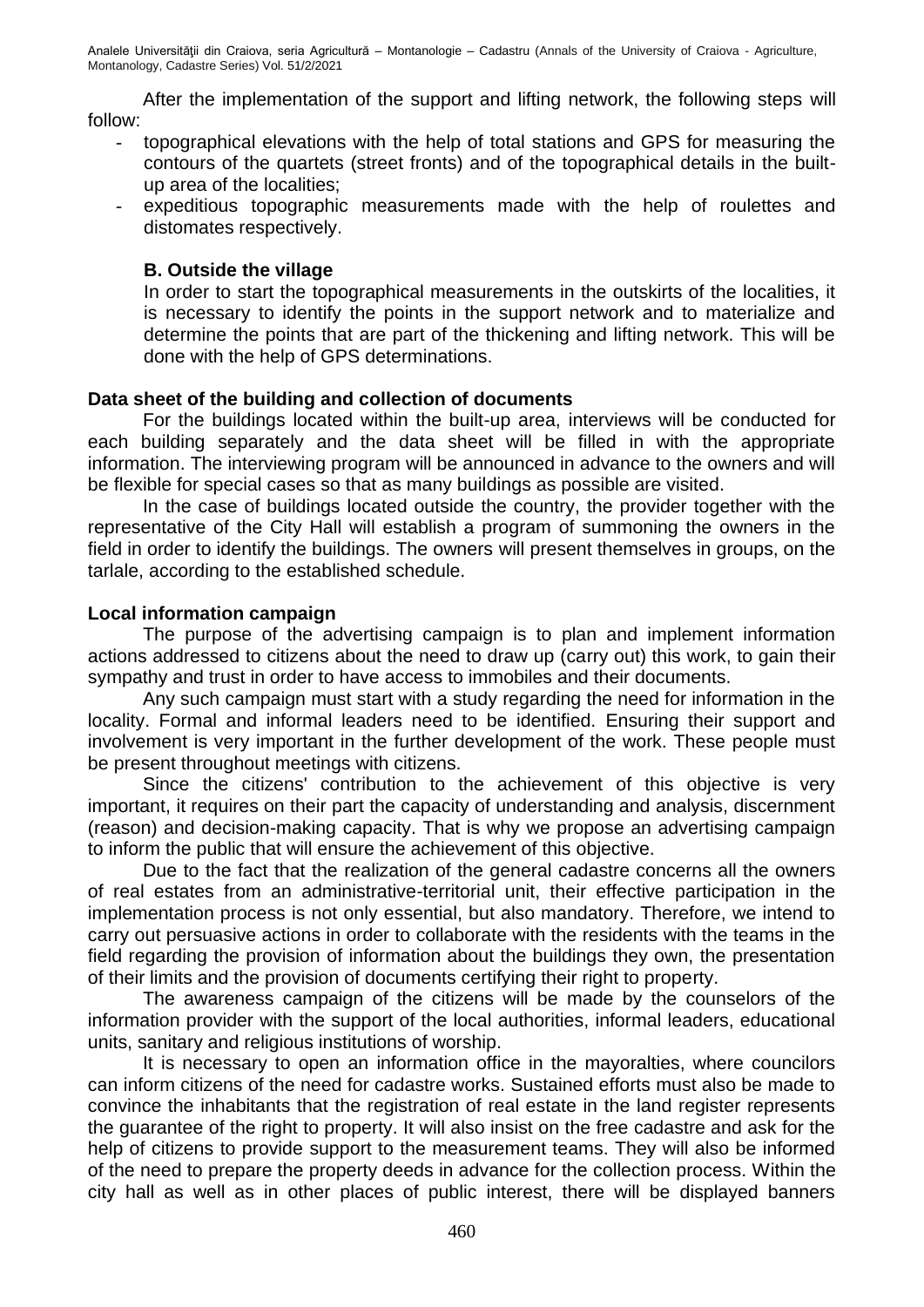inscribed with messages sent to the citizens of the commune and posters with information about this project.

Information and training sessions will be organized with the support of local authorities who will launch invitations to participate to the inhabitants of the commune.

#### **RESULTS AND DISCUSSIONS**

During the systematic registration works, the land register included the areas resulting from the measurements.

According to the law, the situation of the buildings reflected in the technical documents of the cadastre is presumed to be in accordance with the real technical and legal situation, until proven otherwise.

Within the systematic registration works, the situation of the buildings previously registered in the cadastral/topographical plan and in the Land Register, changes according to the current technical and legal situation, identified by the measurements made and the legal acts collected.

In the case of buildings located within the built-up area, regardless of whether they were subject to the laws of the land fund or not, as well as in the case of buildings outside the country, which were not subject to the laws of the land fund, the area is entered in the technical documents, the following will be done:

**a) if the building is fenced**, the area from the measurements is entered, regardless of the area in the property deed.

**b) if the building is unimpeded,**the area owned when it is equal to or less than the area in the property deed is recorded; when the area owned is larger than the area in the property deed, the area of the property deed shall be recorded, and, where appropriate, for the area additionally owned, the provisions on noting the possession will be applied, a single land register being opened.

In the case of buildings located outside the country, which were subject to the laws of the land fund, if the area from the measurements is larger than the area in the property deed, the difference in land remains at the disposal of the local commission for establishing the ownership right over the land, in which case the property right will be provisionally registered in favor of the administrative-territorial unit.

#### **CONCLUSIONS**

The implementation of the PNCCF brings a series of concrete benefits, starting with the free registration of all real estate properties in Romania in the integrated system of cadastre and land register, including the real estate owned without documents, in favor of the owners in fact.

In addition, certificates of succession will be issued free of charge to citizens in the case of undissold successions for buildings that have been the subject of systematic registration.

At the same time, the public or private domain of the state and of the administrativeterritorial units will be entered in the cadastre and land register records.

Also, by carrying out the PNCCF, a real and complete record of the real estate will be created, in order to establish a real basis for the taxation of the properties.

Last but not least, the realization of PNCCF will help attract investors and facilitate real estate trading and stimulate the real estate and mortgage market. In addition, it will facilitate the aeadling of land and the development of high-capacity farms.

In parallel, PNCCF contributes to the creation of 600 new fixed-term jobs within the ANCPI and indirectly, to new jobs in the private sector, respectively in the companies that will be involved in the implementation of the PNCCF.